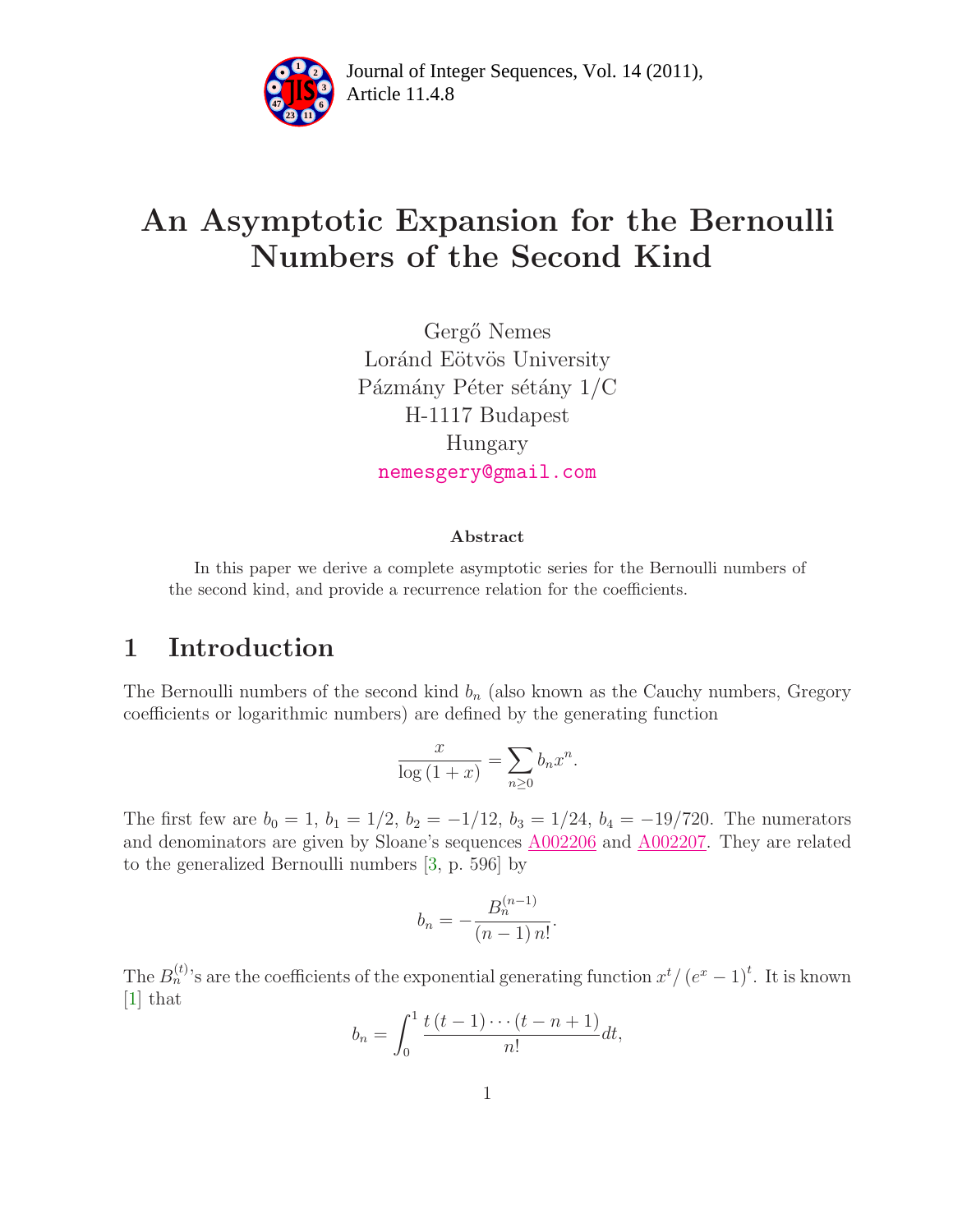which can be shown as follows:

$$
\frac{x}{\log(1+x)} = \int_0^1 \exp(t \log(1+x)) dt = \int_0^1 (1+x)^t dt = \int_0^1 \sum_{n\geq 0} {t \choose n} x^n dt
$$
  
= 
$$
\sum_{n\geq 0} \left( \int_0^1 {t \choose n} dt \right) x^n = \sum_{n\geq 0} \left( \int_0^1 \frac{t(t-1) \cdots (t-n+1)}{n!} dt \right) x^n.
$$

Using the  $s(n,k)$  Stirling numbers of the first kind (Sloane's [A048994\)](http://oeis.org/A048994) defined by

$$
t(t-1)\cdots(t-n+1) = \sum_{k=0}^{n} s(n,k) t^{k},
$$

we immediately obtain the representation

$$
b_n = \frac{1}{n!} \sum_{k=0}^{n} \frac{s(n,k)}{k+1}.
$$

The investigation of the asymptotic behavior of these numbers was begun by Steffensen [\[4\]](#page-5-2), who proved that

$$
b_n \sim \frac{(-1)^{n+1}}{n \log^2 n} =: a_n
$$

as  $n \to +\infty$ . However, the ratio  $b_n/a_n$  converges very slowly toward 1, as was pointed out by Davis [\[1\]](#page-5-1), who derived better approximations including the following:

$$
b_n \approx \frac{(-1)^{n+1} \Gamma(\xi_n + 1)}{n (\log^2 n + \pi^2)},
$$

where  $0 < \xi_n < 1$  and  $\Gamma$  is the gamma function. The aim of this paper is to extend Steffensen's asymptotic approximation into a complete asymptotic expansion in terms of  $1/\log n$ .

#### 2 The asymptotic expansion

<span id="page-1-1"></span><span id="page-1-0"></span>**Theorem 1.** The Bernoulli numbers of the second kind  $b_n$  have an asymptotic expansion of the form

$$
b_n \sim \frac{(-1)^{n+1}}{n \log^2 n} \sum_{k \ge 0} \frac{\beta_k}{\log^k n} \tag{1}
$$

<span id="page-1-2"></span>as  $n \rightarrow +\infty$ , where

$$
\beta_k = (-1)^k \left[ \frac{d^{k+1}}{ds^{k+1}} \left( \frac{1}{\Gamma(s)} \right) \right]_{s=0} . \tag{2}
$$

Note that the main term of this asymptotic series is just Steffensen's approximation. Computing the first few coefficients  $\beta_k$ , our expansion takes the form

$$
b_n \sim \frac{(-1)^{n+1}}{n \log^2 n} \left( 1 - \frac{2\gamma}{\log n} - \frac{\pi^2 - 6\gamma^2}{2 \log^2 n} + \frac{2\pi^2 \gamma - 4\gamma^3 - 8\zeta (3)}{\log^3 n} + \cdots \right),
$$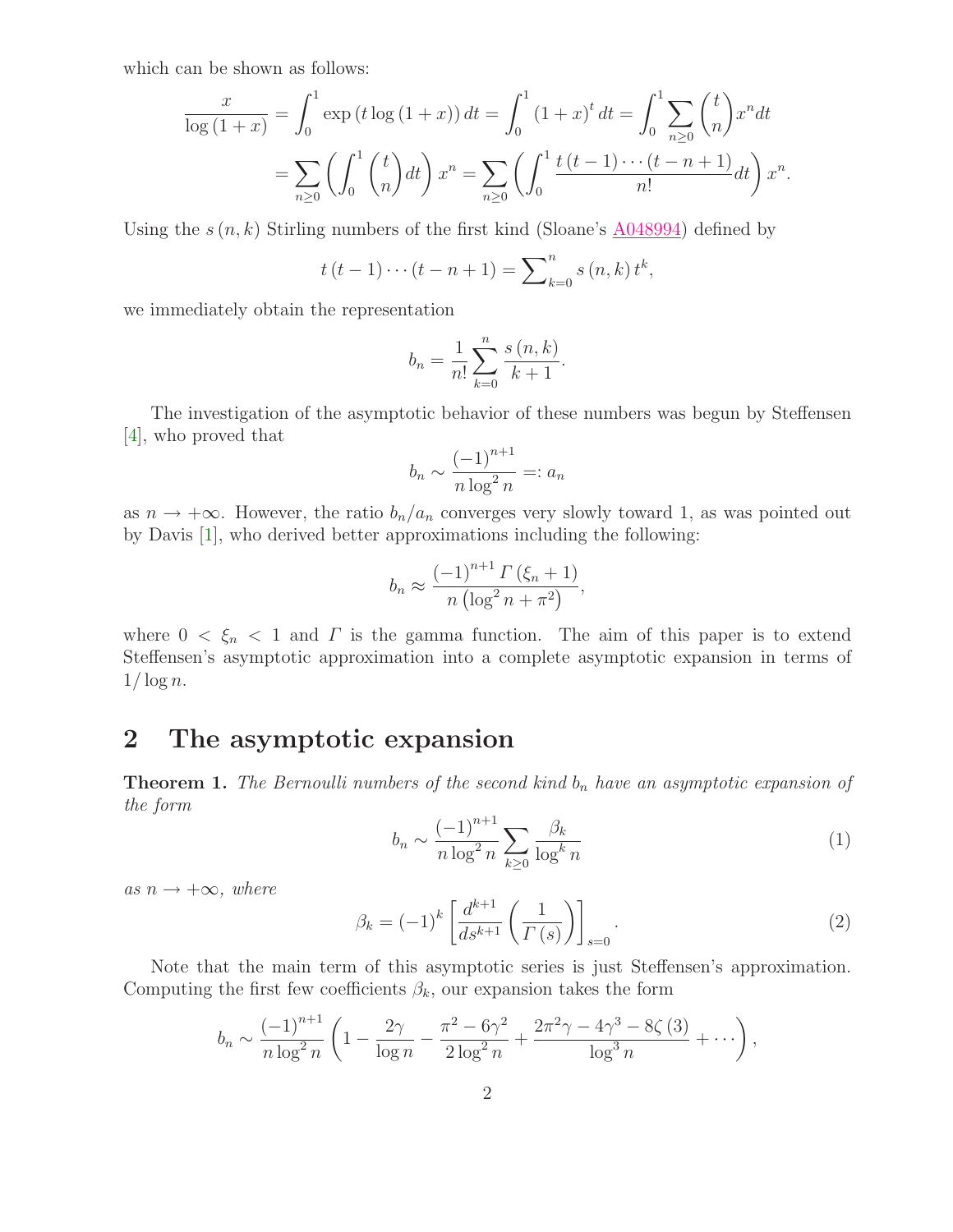where  $\gamma$  is the Euler-Mascheroni constant and  $\zeta$  is the Riemann zeta function.

In our proof we will use the following special case of Watson's lemma.

**Lemma 2.** Let  $q(s)$  be a function of the positive real variable s, such that

$$
g\left(s\right) = \sum_{k\geq 1} g_k s^k
$$

as  $s \to 0+$ . Then for each nonnegative integer N

$$
\int_0^{+\infty} g(s) e^{-ms} ds = \sum_{k=0}^{N-1} \frac{(k+1)! g_{k+1}}{m^{k+2}} + \mathcal{O}\left(\frac{1}{m^{N+2}}\right)
$$

as  $m \to +\infty$ , provided that this integral converges throughout its range for all sufficiently large m.

<span id="page-2-0"></span>For a more general version and proof see, e.g., Olver [\[2,](#page-5-3) p. 71] or Wong [\[5,](#page-5-4) p. 20]. We will also need sharp bounds for the ratio of two gamma functions.

**Lemma 3.** For  $n > 2$  and  $0 \leq s \leq 1$  we have

$$
\frac{1}{n} \frac{1}{n^{s}} \le \frac{\Gamma(n-s)}{\Gamma(n+1)} \le \frac{1}{n} \frac{1}{n^{s}} + \frac{2}{n^{2}} \frac{s}{n^{s}}.
$$

*Proof of Lemma [3.](#page-2-0)* Fix  $n > 1$  and let

$$
f_1(s) = -(s+1)\log n,
$$
  
\n $f_2(s) = \log \Gamma(n-s) - \log \Gamma(n+1)$ 

for  $0 \leq s \leq 1$ . The function  $f_1$  is affine while the function  $f_2$  is convex (since  $\log \Gamma$  is convex). Furthermore,  $f'_1(0) = -\log n$ ,  $f'_2(0) = -\psi(n)$ , where  $\psi := \Gamma'/\Gamma$  is the Digamma function. From the simple inequality  $\psi(n) < \log n$  we see that  $f'_1(0) < f'_2(0)$ , hence

<span id="page-2-1"></span>
$$
\frac{1}{n} \frac{1}{n^{s}} \le \frac{\Gamma(n-s)}{\Gamma(n+1)}
$$

holds for  $n > 1$  and  $0 \leq s \leq 1$ . To prove the upper bound, we first show that

$$
\frac{\Gamma\left(n+a\right)}{\Gamma\left(n+1\right)} \le \frac{1}{n^{1-a}}\tag{3}
$$

for  $n \geq 1$  and  $0 \leq a \leq 1$ . Fix  $n \geq 1$  and let

$$
g_1(a) = \log \Gamma(n+a) - \log \Gamma(n+1),
$$
  
\n $g_2(a) = (a-1) \log n$ 

for  $0 \le a \le 1$ . The function  $g_1$  is convex while the function  $g_2$  is affine. Since  $g_1(0)$  $g_2(0) = -\log n$  and  $g_1(1) = g_2(1) = 0$ , the inequality [\(3\)](#page-2-1) holds. From this it follows that for  $n > 2$  and  $0 \leq s \leq 1$ 

$$
\frac{\Gamma(n-s)}{\Gamma(n+1)} = \frac{\Gamma(n+(1-s))}{(n-s)\Gamma(n+1)} \le \frac{1}{n} \frac{1}{n^s \left(1 - \frac{s}{n}\right)} \le \frac{1}{n} \frac{1}{n^s} + \frac{2}{n^2} \frac{s}{n^s}.
$$

 $\Box$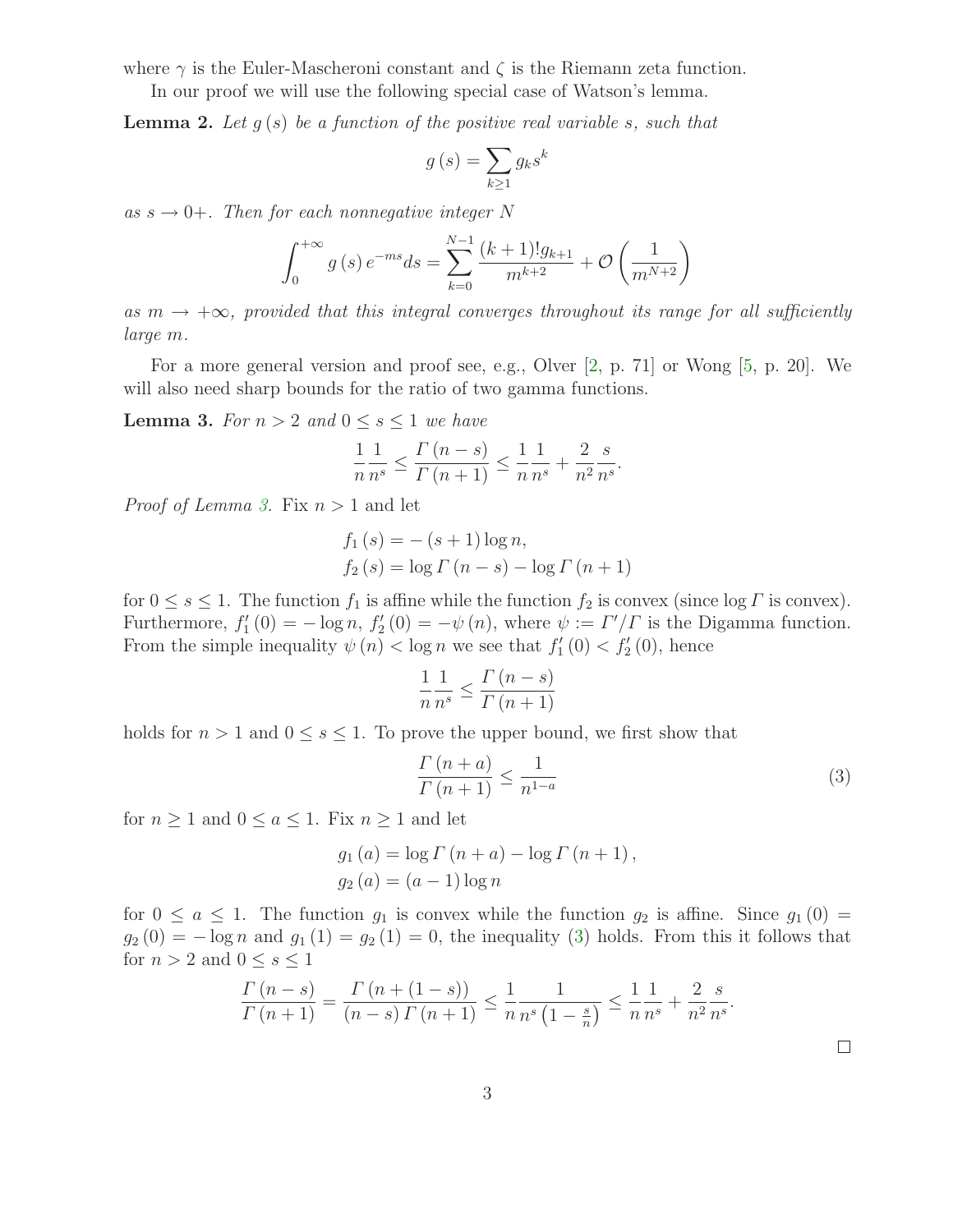Proof of Theorem [1.](#page-1-0) As shown by Steffensen,

$$
b_n = \frac{(-1)^{n+1}}{\pi} \int_0^1 \Gamma(s+1) \sin(\pi s) \frac{\Gamma(n-s)}{\Gamma(n+1)} ds.
$$

By Lemma [3](#page-2-0) we find that

$$
0 \le \int_0^1 \Gamma(s+1) \sin(\pi s) \frac{\Gamma(n-s)}{\Gamma(n+1)} ds - \frac{1}{n} \int_0^1 \Gamma(s+1) \sin(\pi s) e^{-ms} ds
$$
  

$$
\le \frac{2}{n^2} \int_0^1 s \Gamma(s+1) \sin(\pi s) e^{-ms} ds
$$

where  $m := \log n$ . Hence, we conclude that

$$
\left| b_n - \frac{(-1)^{n+1}}{\pi n} \int_0^1 \Gamma(s+1) \sin(\pi s) e^{-ms} ds \right| \le \frac{2}{\pi n^2} \int_0^1 s \Gamma(s+1) \sin(\pi s) e^{-ms} ds
$$
  
 $< \frac{2}{\pi n^2} \int_0^{+\infty} s e^{-ms} ds = \frac{2}{\pi n^2 \log^2 n}.$ 

Thus, we derived the asymptotic formula

$$
b_n = \frac{(-1)^{n+1}}{\pi n} \int_0^1 \Gamma(s+1) \sin(\pi s) e^{-ms} ds + \mathcal{O}\left(\frac{1}{n^2 \log^2 n}\right)
$$
  
=  $\frac{(-1)^{n+1}}{n} \int_0^1 \frac{s}{\Gamma(1-s)} e^{-ms} ds + \mathcal{O}\left(\frac{1}{n^2 \log^2 n}\right)$ 

as  $n \to +\infty$ . Here we used the reflection formula  $\Gamma(s+1) \sin(\pi s) = \pi s/\Gamma(1-s)$ . The function  $s/\Gamma(1-s)$  is analytic in the range  $0 < s < 1$  (in fact, it is an entire function), let

$$
\frac{s}{\Gamma(1-s)} = \sum_{k \ge 1} \gamma_k s^k.
$$

Define the function  $\Delta(s)$  in the positive real variable s by

$$
\Delta(s) := \begin{cases} s/\Gamma(1-s), & \text{if } 0 < s < 1; \\ 0, & \text{if } s \ge 1. \end{cases}
$$

Then our asymptotic formula becomes

$$
b_n = \frac{(-1)^{n+1}}{n} \int_0^{+\infty} \Delta(s) e^{-ms} ds + \mathcal{O}\left(\frac{1}{n^2 \log^2 n}\right).
$$

The integral satisfies the conditions of Watson's Lemma and we obtain that for each nonnegative integer N

$$
b_n = \frac{(-1)^{n+1}}{n} \left( \sum_{k=0}^{N-1} \frac{(k+1)!\gamma_{k+1}}{\log^{k+2} n} + \mathcal{O}\left(\frac{1}{\log^{N+2} n}\right) \right) + \mathcal{O}\left(\frac{1}{n^2 \log^2 n}\right)
$$

$$
= \frac{(-1)^{n+1}}{n \log^2 n} \left( \sum_{k=0}^{N-1} \frac{\beta_k}{\log^k n} + \mathcal{O}\left(\frac{1}{\log^N n}\right) + \mathcal{O}\left(\frac{1}{n}\right) \right)
$$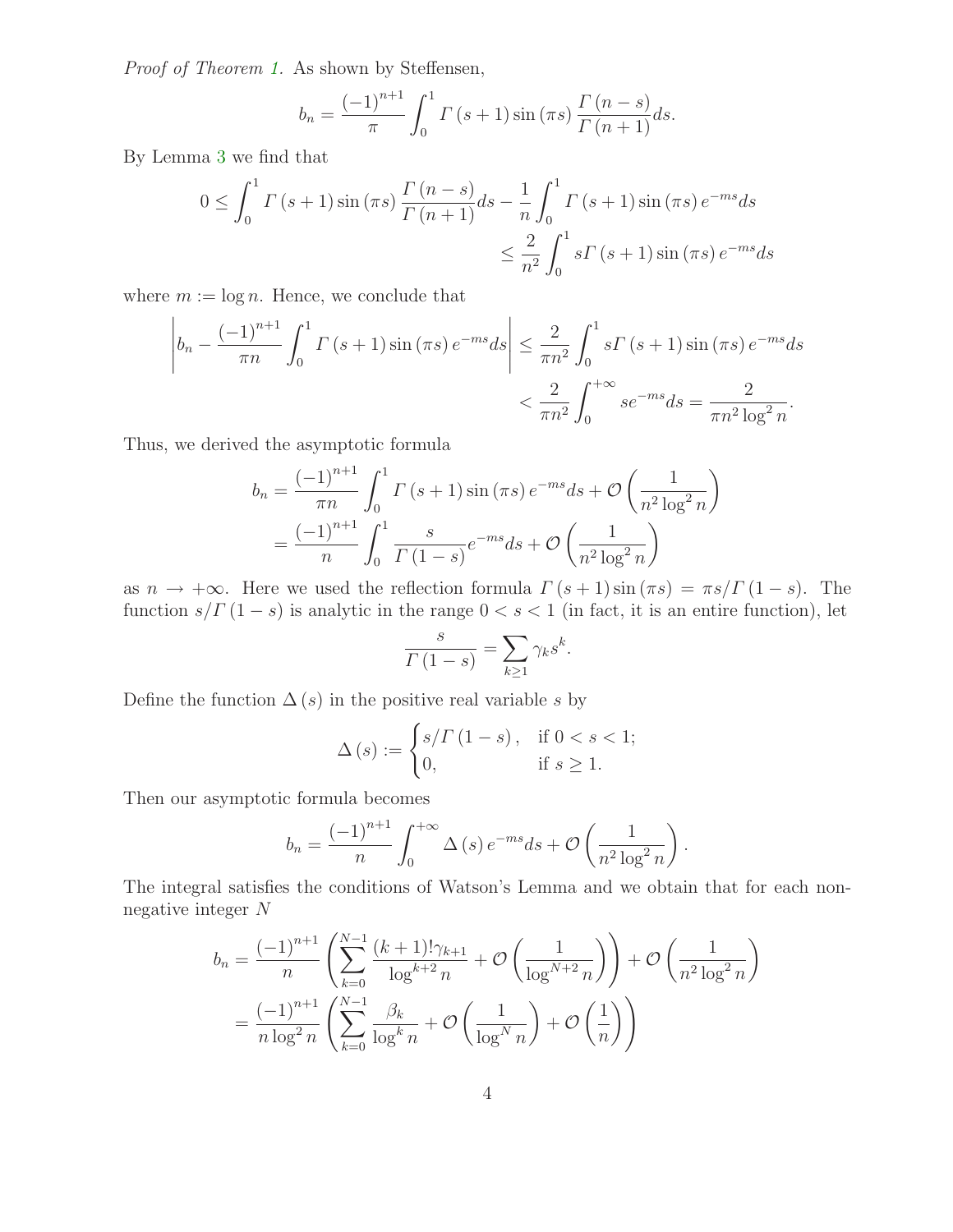$$
\beta_k := (k+1)!\gamma_{k+1} = \left[\frac{d^{k+1}}{ds^{k+1}} \left(\frac{s}{\Gamma(1-s)}\right)\right]_{s=0}
$$

$$
= \left[\frac{d^{k+1}}{ds^{k+1}} \left(-\frac{1}{\Gamma(-s)}\right)\right]_{s=0}
$$

$$
= (-1)^k \left[\frac{d^{k+1}}{ds^{k+1}} \left(\frac{1}{\Gamma(s)}\right)\right]_{s=0}
$$

Since for every  $N\geq 0$ 

$$
\frac{1}{n} = o\left(\frac{1}{\log^N n}\right)
$$

as  $n \to +\infty$ , we have proved the theorem.

## 3 Recurrence for the coefficients  $\beta_k$

Here we derive a recurrence formula for the coefficients  $\beta_k$  in the asymptotic expansion [\(1\)](#page-1-1). Since the reciprocal of the Gamma function is an entire function, we can write it as a power series around 0, say

<span id="page-4-0"></span>
$$
\frac{1}{\Gamma(s)} = \sum_{k \ge 1} \alpha_k s^k.
$$

According to the formula for the Taylor coefficients and equation [\(2\)](#page-1-2), we have

$$
\alpha_k = \frac{1}{k!} \left[ \frac{d^k}{ds^k} \left( \frac{1}{\Gamma(s)} \right) \right]_{s=0} = \frac{(-1)^{k-1} \beta_{k-1}}{k!}.
$$
 (4)

.

It is known that  $\alpha_1 = 1, \alpha_2 = \gamma$  and

$$
k\alpha_{k+1} = \gamma \alpha_k - \sum_{j=2}^k (-1)^j \zeta(j) \alpha_{k-j+1}
$$

for  $k \geq 2$  (cf. [\[3,](#page-5-0) p. 139]). This can be seen as follows. The Digamma function has the power series

$$
\psi(s + 1) = -\gamma + \sum_{k \ge 2} (-1)^k \zeta(k) s^{k-1}
$$

(see, e.g., [\[3,](#page-5-0) p. 139]) and differentiating

$$
\frac{1}{\Gamma(s+1)} = \frac{1}{s\Gamma(s)} = \sum_{k\geq 1} \alpha_k s^{k-1}
$$

we find the power series for

$$
-\frac{\Gamma'(s+1)}{\Gamma^2(s+1)} = -\frac{\psi(s+1)}{\Gamma(s+1)},
$$

 $\Box$